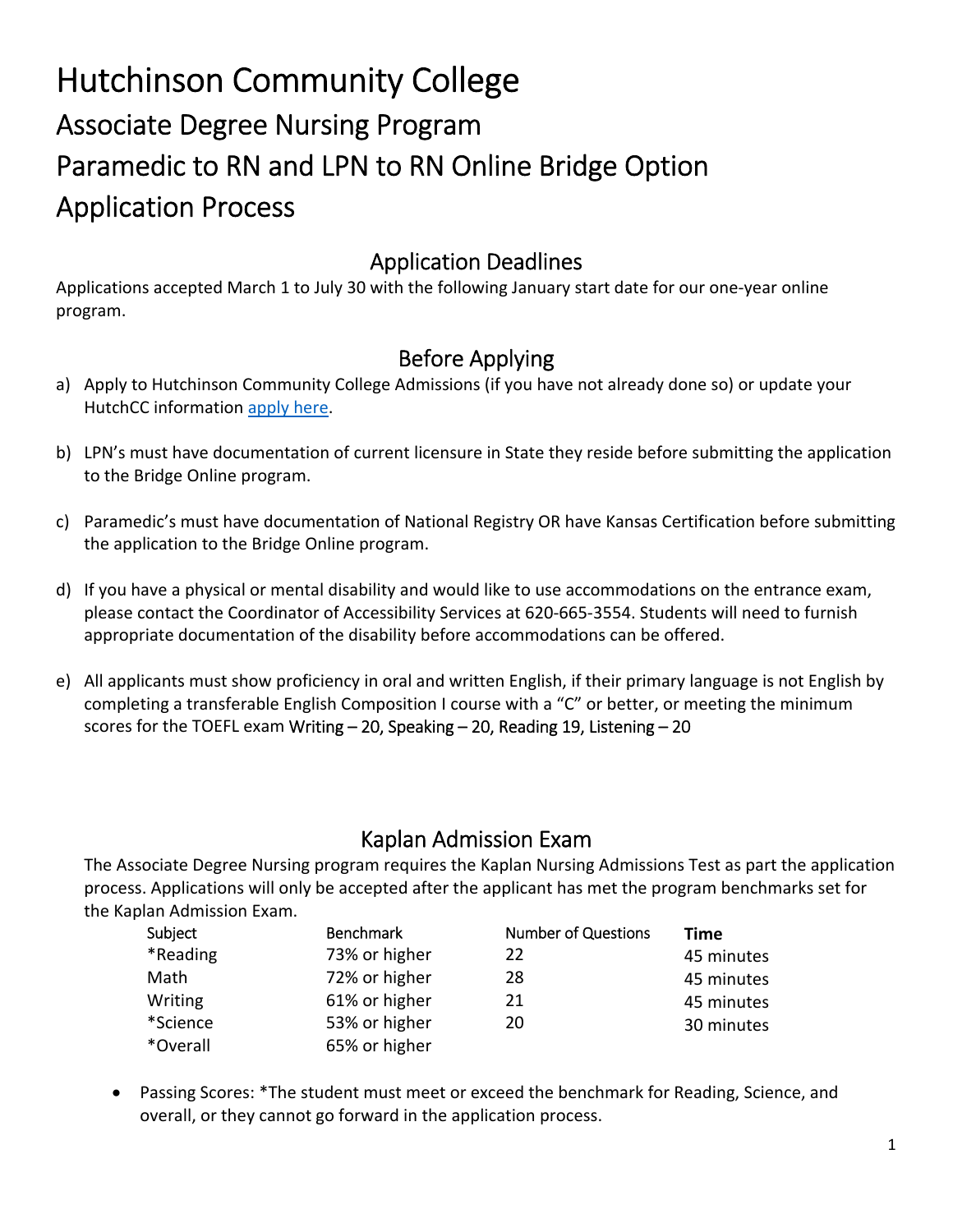- Maximum Test Time: Times, 2 hours and 45 minutes
- Applicants may take the Kaplan Admission Exam twice during an application period.
- There is a required two week waiting period between exams.
- You may retest one, two, three or all four sections, however, we must take the second score not the best score.
- Scores will not be carried over from application period to application period.
- You must take the Kaplan exam each time you are submitting an application.
- Kaplan scores must be verified by Kaplan.
- Please schedule and take your exam within two weeks. Please do not schedule a test date a month or two ahead of time. Testers have had issue with the exam when scheduled too far in advance so Kaplan recommends no more than two weeks out.
- You must use your Dragonzone Email account.
- The recommended study guide "Kaplan Nursing School Entrance Exams", seventh edition, (blue cover) ISBN‐13: 978‐1506207445, ISBN‐10: 9781506207445 is available at HutchCC Bookstore and on Amazon.
- Kaplan Exam must be completed by the July 30 application deadline.
- To take the exam you will need access to a computer with a strong internet connection, a working camera and microphone as it is proctored through Examity.

### Two ways to complete the exam

- I) On Campus Instructions: Please check back for updated instructions.
- II) Off‐Campus Instructions: Please check back for updated instructions.

Please contact Becky at: morawitzr@hutchcc.edu or call 620-665-4930 for additional questions.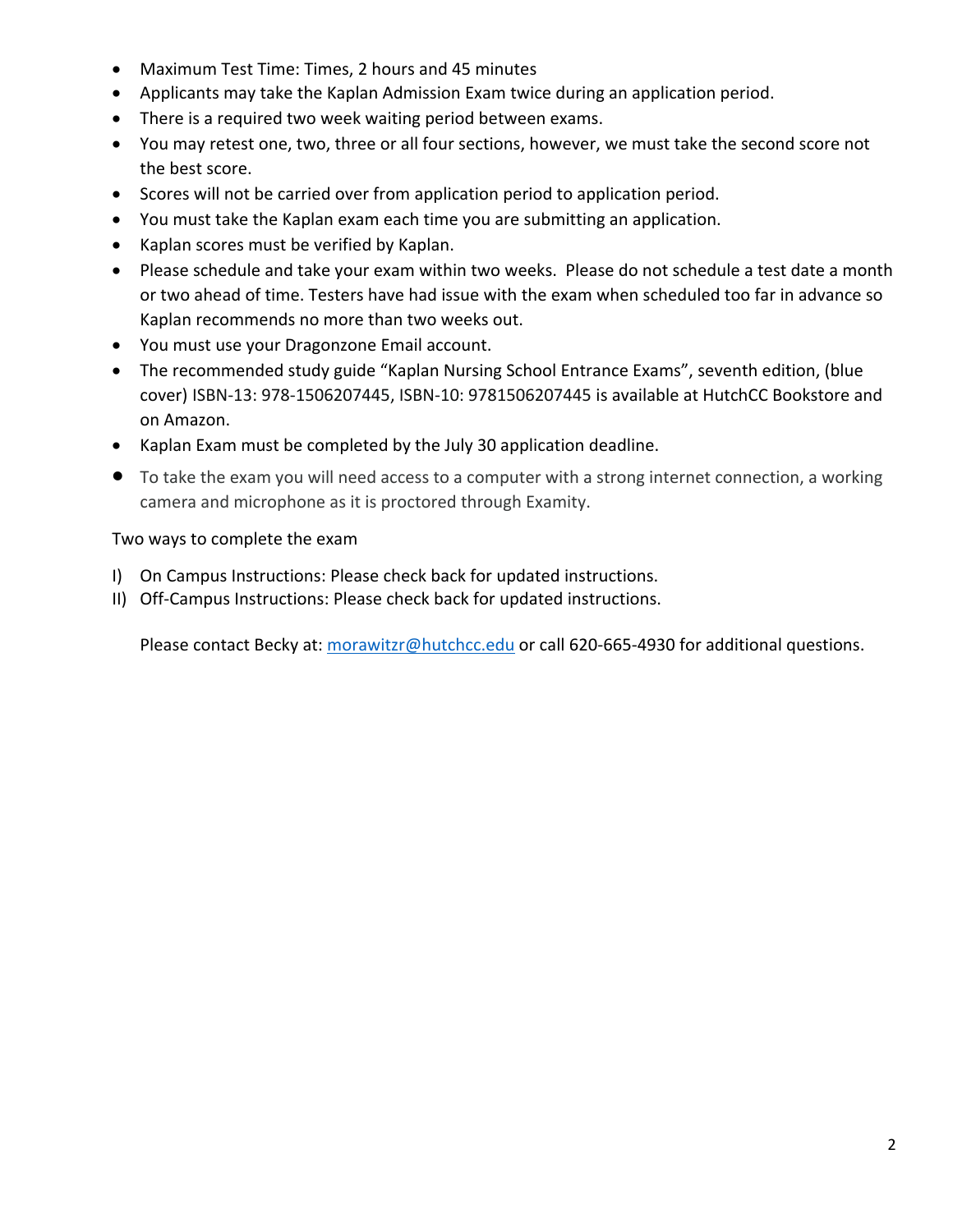## **Prerequisites**

Complete prerequisites with a grade of a "C" or better. All prerequisites must be completed by the July 30 application deadline. Please note that if you should CLEP a course or you receive a passing grade for a course that will transfer, you will received one point for that course on the scoring rubric (page 7). You can verify if your prerequisites will transfer by going to the Transcript‐[Equivalency](http://www1.hutchcc.edu/administration/records/transcript-equivalency) Chart. Select the institution the course was taken at and verify if it will equate as a HutchCC course by locating the course ID number. If your institution or course is not listed send please go to www.hutchcc.edu/apply and send records your official transcripts and we will check for you. If you are going to take future courses you can also check to verify if they will transfer before you enroll. If you have taken or will take these courses at another facility, please check with ADN office for verification of transferability.

- a) Human A & P (5 credit hours with a lab and lecture and be within 7 years). If already completed this course and it is over 7 years and transferable, you have an option as a practicing LPN or Paramedic to test out of this course. Contact Becky Morawitz for details morawitzr@hutchcc.edu.
- b) English Composition I
- c) General Psychology
- d) Human Growth and Development (may be called Development Psychology)
- e) Sociology or Nutrition
- f) Public Speaking or Interpersonal Communications
- g) General Microbiology (4 credit hours with a lab and lecture and be within 7 years). If already completed this course and it is over 7 years and transferable, you have an option as a practicing LPN or Paramedic to test out of this course. Contact Becky Morawitz for details morawitzr@hutchcc.edu.
- h) Pathophysiology
- i) IV Therapy Certification (LPN's only) *(not included in prerequisite GPA*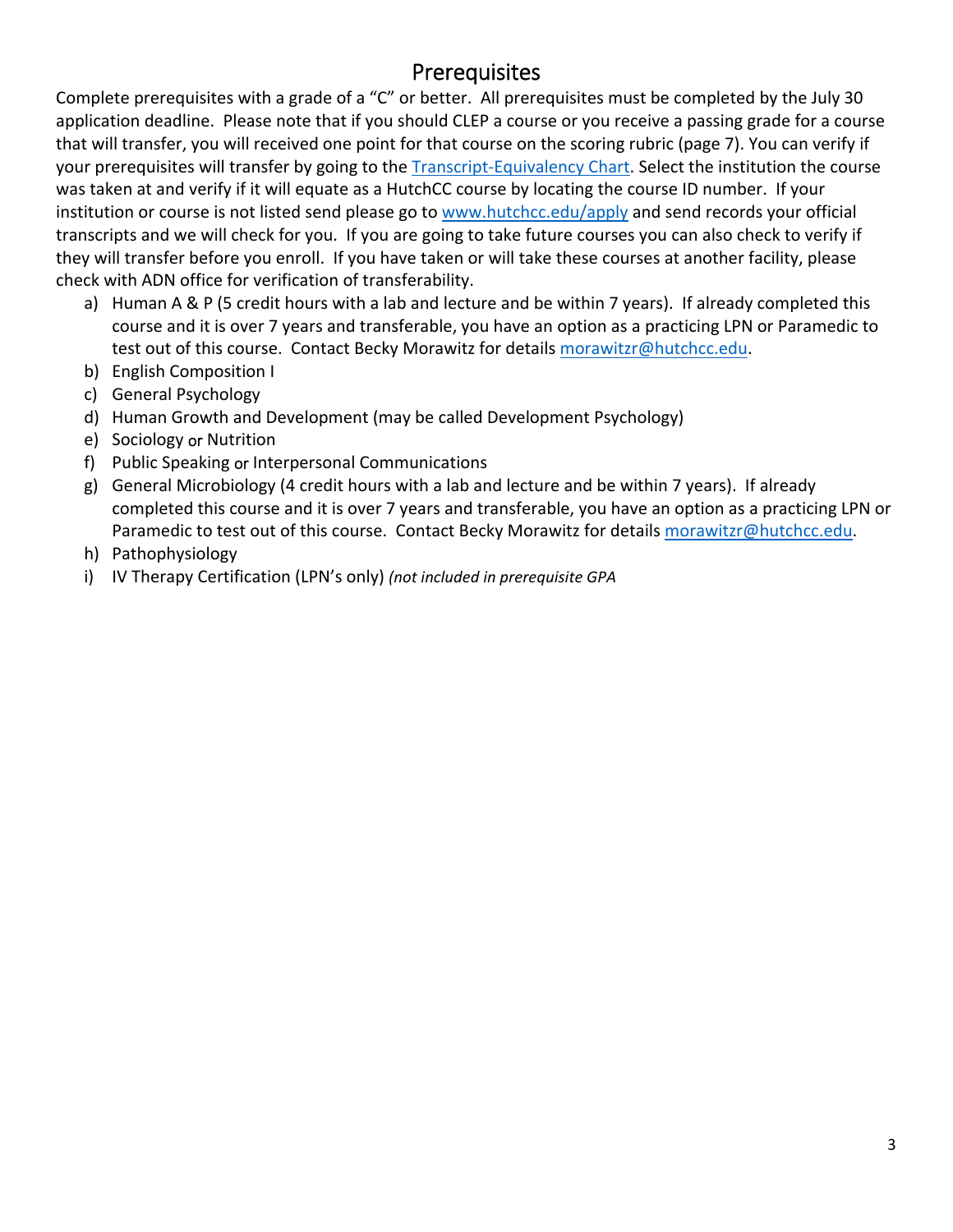## Additional Requirements

- All correspondence from this office is done through your HutchCC Dragon email account.
- If you have any questions, please contact the Associate Degree Nursing secretary at morawitzr@hutchcc.edu.
- Financial holds on all accounts must be resolved prior to being enrolled into classes.
- Apply to Hutchinson Community College Admissions (if you have not already done so) or update your HutchCC information click [apply.](www.hutchcc.edu/apply)
- Transcripts from high school or GED and all colleges or universities attended sent to: HutchCC Records Office, 1300 N. Plum, Hutchinson, KS 67501 Must be sent from the facility and addressed to the address above. All official transcripts MUST be in the records office August 21 or your application will not be processed.
- Have a GPA of 2.75 or higher in prerequisites.
- Have an overall college GPA of 2.0 or higher.
- If you graduated or were certified more than 3 (three) years ago, you must have worked at least 1000 hours in your field (LPN or Paramedic) within the past 3 (three) years.
- CPR at the Certified Healthcare Provider Level, is required prior to the beginning of the program.
- Kaplan Admission Exam must be successfully completed no later than July 30.
- Program applications must be in the ADN office or postmarked no later than July 30. You may submit applications by email to morawitzr@hutchcc.edu or by fax to 620-931-2829 or by mail to Associate Degree Nursing Program, Hutchinson Community College, Davis Hall, 815 N. Walnut, Hutchinson, KS 67501.
- A new application must be submitted for each application period.
- Admission Criteria Scoring Rubric, shows how applicants are scored for the Associate Degree Nursing Program.
- Accommodations Any applicant needing accommodations to take the pre‐admission exam (or complete other application requirements) must contact Hutchinson Community College ADA Accommodations Coordinator, 1300 North Plum, Hutchinson, KS or 1.620.665.3554 or 1.800.289.3501 to request accommodations.
- Vaccinations required for Clinical sites:
	- o **Tuberculosis screening**
		- Two‐Step Method) or proof of current test (Mantoux only, NO TINES ACCEPTED)
	- o **Measles & Rubella**
		- $\triangleright$  Documentation of 2 MMR's OR  $\triangleright$  Titer
	- o **Chicken Pox**

> Titer OR > Vaccinations (Must have 2 documented vaccinations) OR > Physician documentation of having disease

o **Tetanus Toxoid, Diptheria and Pertussis**

Titer documentation OR > Documentation of one booster dose of Tdap vaccine within last 10 years.

o **Hepatitis B**

 $\triangleright$  Documentation of vaccination series (3 vaccines) OR  $\triangleright$  Titer

- o **Influenza Vaccine**
	- ▶ Current Season
- o **COVID 19**

▶ Documentation of vaccination(s) must include the vaccine manufacturer, lot number, date and Healthcare Professional or Clinical Site given.

 **Orientation:** Orientation is held the first full week of January and is *mandatory*. If January 1st falls on a Monday, the orientation will be the next full week.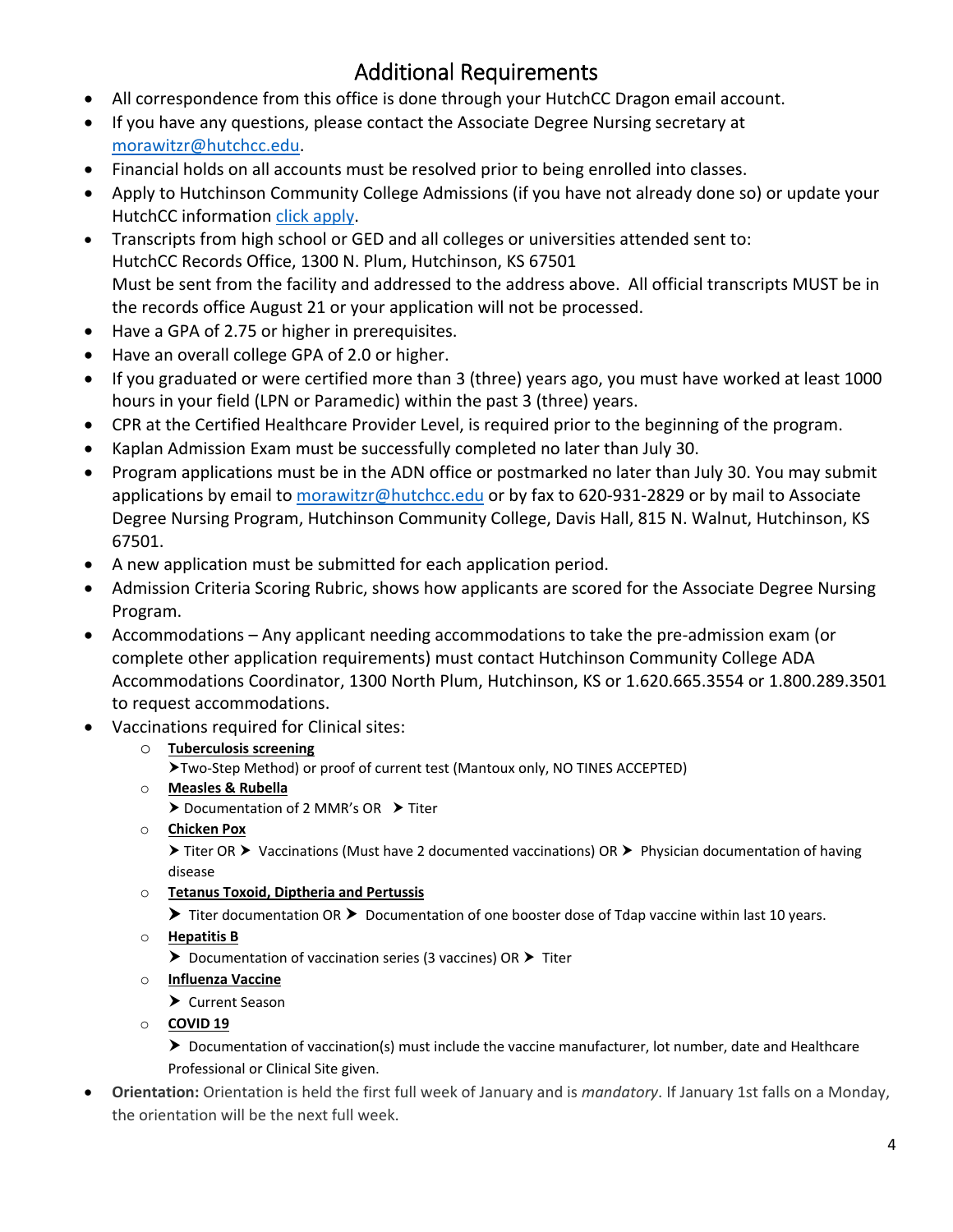## Step 1 – Application to HutchCC

- a) Apply to Hutchinson Community College Admissions (if you have not already done so) or update your HutchCC information click [apply.](www.hutchcc.edu/apply) Applicant must be a HutchCC student to apply to the Associate Degree Nursing Program.
- b) Submit Official Transcripts from all colleges/universities attended and high school transcripts to: Hutchinson Community College Records Office 1300 N. Plum Hutchinson, KS 67501

Make sure that all official transcripts have been sent to the Records Office. All official transcripts MUST be in the Records Office August 21 or your application will not be processed. Transcripts must be sent from the facility and addressed to the address above. You can view your transcripts on your Dragon Zone under the Academics tab then the Transcripts Link. To check status of transcripts sent to HutchCC, please check under My Profile in DragonZone then the Education tab at the top of the page. For more information click [transcripts](https://www.hutchcc.edu/sending-transcripts).

## Step 2 – Application to ADN Program

- a) Submit Program Applications via email to morawitzr@hutchcc.edu or by fax to 620-931-2829 or by mail to Associate Degree Nursing Program, Hutchinson Community College, Davis Hall, 815 N. Walnut, Hutchinson, KS 67501.
- b) Make sure to sign and submit KSBN Requirements & Technical Standards Policy (pages 5‐7 of application)
- c) Please include a copy of your LPN or National Paramedic license, IV Therapy (LPN's) Certificate and unofficial transcripts with your application, if you have not already submitted them.
- d) Applicants who meet all the criteria for admission into the ADN program will be notified by mail and/or email to their HutchCC Dragon email of acceptance into the program, provisional acceptance or placement on waiting list.
- e) If accepted, ADN program students must submit proof of CPR certification, completed physical health, immunization records, background check and/or drug screening. More information will be provided on the next steps and deadlines to take after letter of acceptance has been received.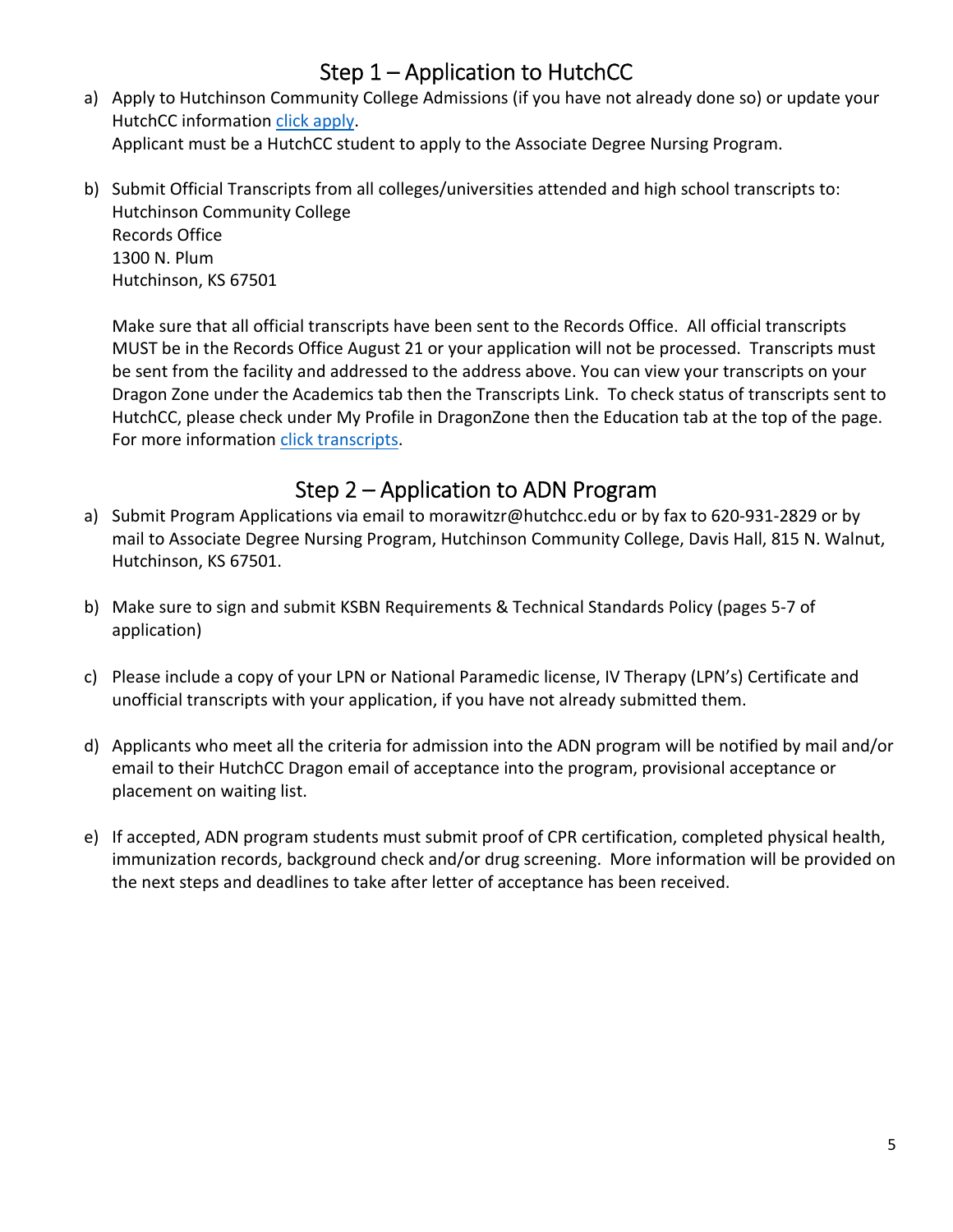# Check List

| Prerequisites: Grades must be a "C" or better.                                                             |
|------------------------------------------------------------------------------------------------------------|
| Anatomy and Physiology                                                                                     |
| <b>English Composition I</b>                                                                               |
| General Psychology                                                                                         |
| <b>Human Growth and Development</b>                                                                        |
| <b>Sociology or Nutrition</b>                                                                              |
| Public Speaking or Interpersonal Communications                                                            |
| Microbiology                                                                                               |
| Pathophysiology                                                                                            |
| IV Therapy (LPN's)                                                                                         |
| Complete Kaplan Admission Exam                                                                             |
| Send all your official transcripts (by August 21) to:<br><b>Hutchinson Community College</b>               |
| <b>Records Office</b>                                                                                      |
| 130 N. Plum                                                                                                |
| Hutchinson, KS 67501                                                                                       |
| <b>Submit Associate Degree Nursing Application</b>                                                         |
| To download Paramedic to RN Online Bridge Program application click on Paramedic to RN OBP<br>application. |

 $\Box$  Pay off any financial holds on all accounts through HutchCC prior to being enrolled into class for RN Traditional or LPN to RN Traditional programs.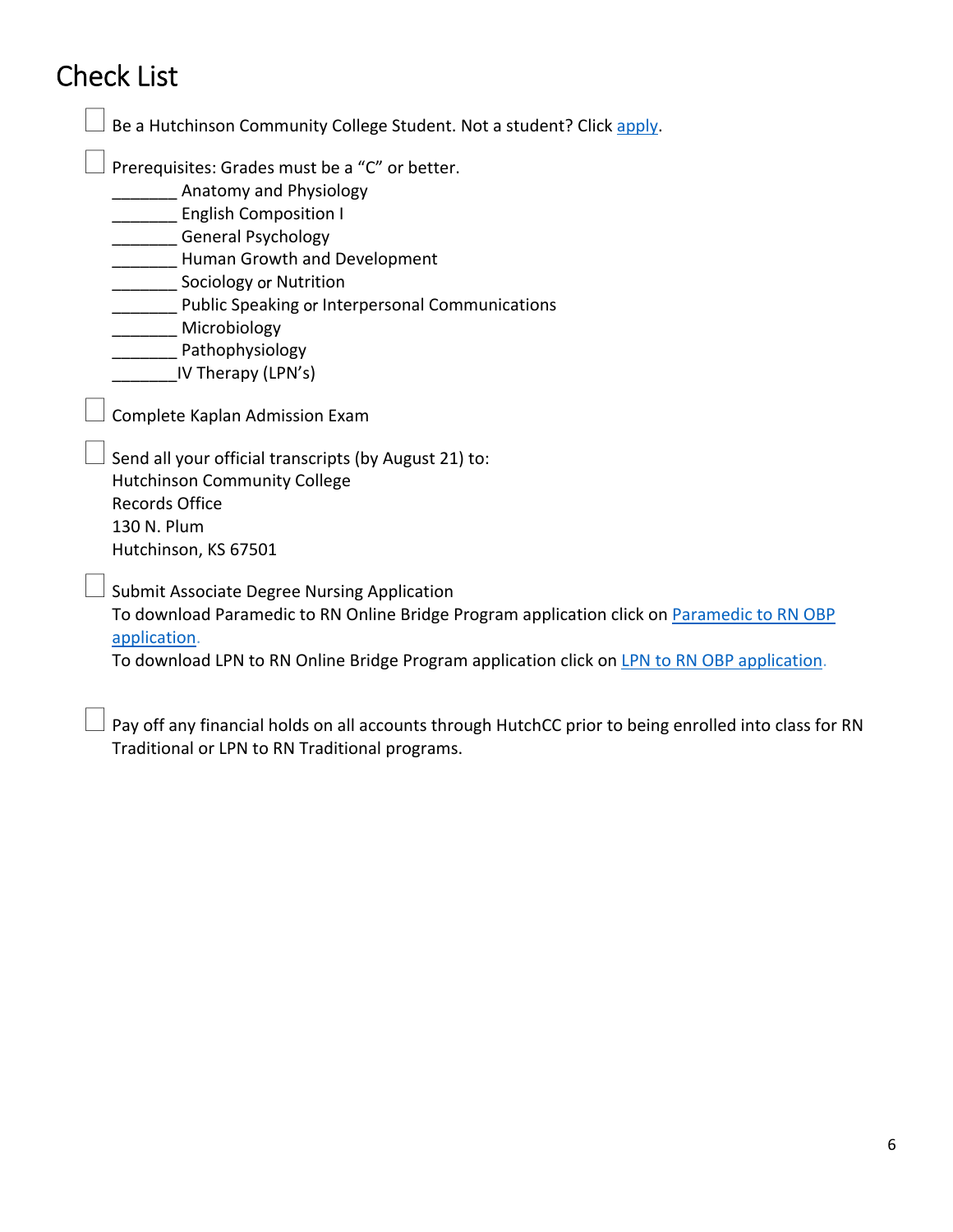## Hutchinson Community College Admission Criteria – Scoring Rubric ADN Program – LPN / Paramedic to RN Online Bridge Option

#### Name:

#### Course Grade Explanation of Points **Maximum** Points Applicant Points Points assigned to the grade for each of the 8 Prerequisites. You must have a C or higher in each course (maximum of 24 points):

### Prerequisite Points

| . <del>.</del> . <del>.</del><br>Grade | Points | Course                     | Applicant | Applicant |    | Applicant |
|----------------------------------------|--------|----------------------------|-----------|-----------|----|-----------|
| $\overline{A}$                         | 3      |                            | Score     | Points    |    | Points    |
| B                                      |        | <b>A&amp;P</b>             |           |           |    |           |
|                                        |        | English Comp 1             |           |           |    |           |
| Pass                                   |        | Psychology                 |           |           |    |           |
|                                        |        | Human Growth & Development |           |           |    |           |
| <b>CLEP</b>                            |        | Sociology / Nutrition      |           |           |    |           |
|                                        |        | <b>Public Speaking</b>     |           |           |    |           |
|                                        |        | Microbiology               |           |           |    |           |
|                                        |        | Pathophysiology            |           |           |    |           |
|                                        |        | <b>Total Course Points</b> |           |           | 24 |           |

#### Kaplan Explanation of Points **Maximum** Points Applicant Points Points assigned to the score for each of the following Kaplan subjects. You must meet the benchmark set for Reading and Science and obtain an overall benchmark of 65% (maximum 20 points) 20.0

| Score    | Points         |
|----------|----------------|
| 96-100   | 4              |
| 91-95    | 3.5            |
| 86-90    | 3              |
| 81-85    | 2.5            |
| 76-80    | $\overline{2}$ |
| 61-75    | 1.5            |
| 53-60    | 1              |
| 52 below | N              |

| Category                    | Applicant<br>Score | Applicant<br>Points |      | Applicant<br>Points |
|-----------------------------|--------------------|---------------------|------|---------------------|
| *Reading 73%                |                    |                     |      |                     |
| Math 72%                    |                    |                     |      |                     |
| Writing 61%                 |                    |                     |      |                     |
| *Science 53%                |                    |                     |      |                     |
| *Overall 65%                |                    |                     |      |                     |
| <b>Total Kaplan Points:</b> |                    |                     | 44.0 |                     |

**\*Minimum score must be met on reading, science, and overall**

Total Points Possible: 44.0 Total Points: 44.0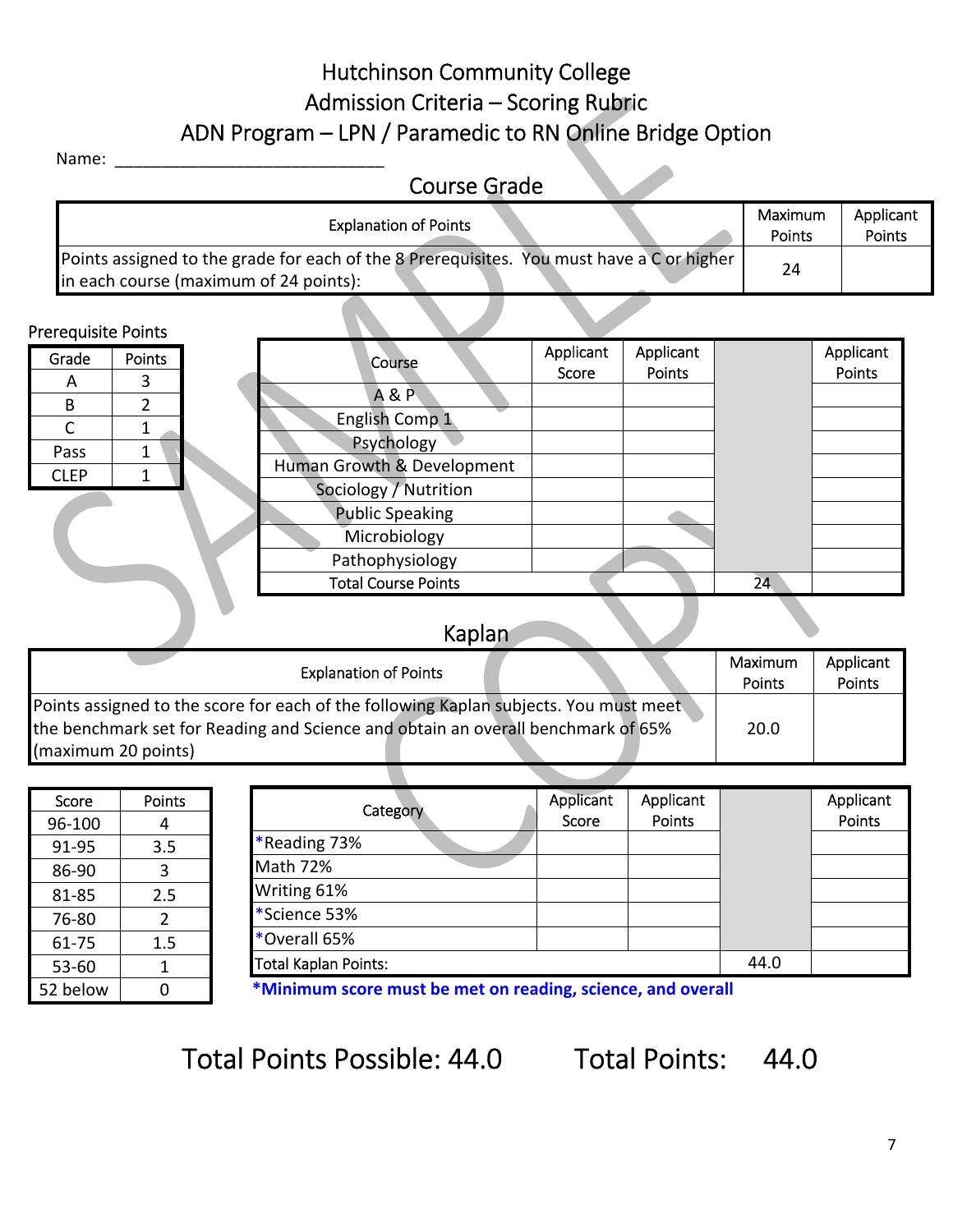

## **Clinical Overview**

Thank you for interest in the HutchCC ADN Program Bridge Option. Here is a brief overview of our program.

**Pre‐requisites:** All of our prerequisite courses may be completed online through HutchCC. Human A & P and Microbiology must be completed within the last 7 years. Students may have unofficial transcripts reviewed to ensure transferability, by emailing them to the administrative secretary Becky Morawitz - morawitzr@hutchcc.edu. All prerequisite courses must be completed before July 30th of the application year.

**Orientation:** Orientation is held the first full week of January and is *mandatory*. If January 1st falls on a Monday, the orientation will be the next full week.

**Didactic courses:** all content is online, including testing. The online format of the program allows students the opportunity to be flexible in reviewing the unit content and working through assignments on their own time. With having said that, each unit has posted due dates and all assignments must be completed by the due date. For example, in the first semester there is a unit due every week and students are expected to have all work turned in weekly. All exams are timed and due within a specific time frame ‐ 4 days are allotted for exams but students can schedule anytime within those 4 days. There are non‐proctored and proctored exams in the program.

**Practicum courses**: are stand alone, graded courses that must be completed concurrently with the didactic courses. Clinical and laboratory is face to face in the Hutchinson area. Orientation week is considered laboratory time. If a student does not come prepared for orientation, the student will be asked to return the week after orientation to repeat the laboratory hours ‐ this rarely happens as students are given resources to prepare in advance. Simulation is incorporated into each semester. Currently clinicals are 6:30 am to 5 pm. Students self‐schedule for clinical based on the published clinical schedule provided in the practicum course.

**Spring clinicals:** In January all students attend 5 consecutive days for orientation, skills, and simulation on the HutchCC campus. An additional 90 clinical hours are required for this semester. Clinical is completed during the months of February, March, and April. 10 hours of clinical is related to Clinical prep and completed independently by the student. The remaining 80 hours (10 hours/day) of clinical are completed on a Medical‐Surgical unit in the Hutchinson area. Students may complete their clinical days in approximately 12 calendar days (schedule dependent). Historically most students find it a bit challenging to complete all their days in a 12‐day stretch and most break them up into two visits.

**Summer clinicals:** Students are required to complete 90 clinical hours for this semester. Clinical is completed in the months of June and July. 10 hours of clinical is related to Clinical prep and completed independently by the student. 10 hours of clinical is an applied clinical completed independently by the student. The remaining 70 hours of clinical (10 hours/day) of clinical are completed on a Mother/Baby or Pediatric unit and simulation in the Hutchinson area.

**Fall clinicals:** Students are required to complete 180 clinical hours for this semester. Clinical is completed in the months of September, October, and November. 90 hours of clinical are focused on Complex Care of the Adult and 90 hours on Leadership/Management. Of the 180 total clinical hours, students are required to attend clinical in the Hutchinson area for 170 hours and the remaining 10 hours is related to Clinical prep and completed independently by the student. Students may be eligible to complete up to 70 hours of the 180 total hours with a preceptor in the area they live in.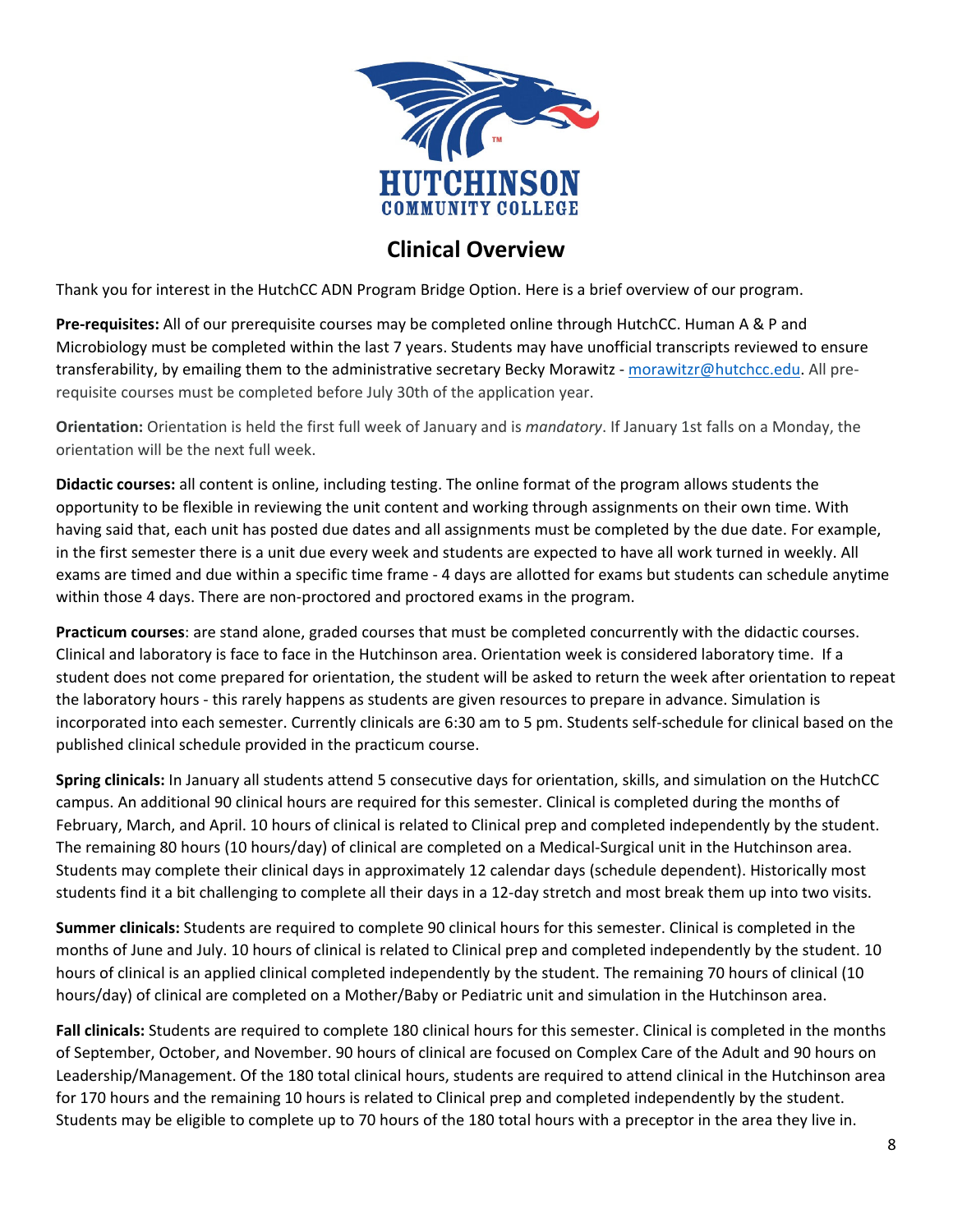#### *FYI: The maximum is 4 consecutive days in a row for clinical during any semester of this program.*

Students are eligible to sit for the NCLEX‐RN after successfully completing the program. Students have the option to test in their home state or test in Kansas and transfer their nursing license. Students are responsible to contact their State Board of Nursing to determine licensure application requirements.

All application information can be found on the website, be aware the application will only be accepted during the application period. Which is March  $1<sup>st</sup>$  through July 30<sup>th</sup> of any given year.

For further information:

LPN-LVN [https://www.hutchcc.edu/academics/allied](https://www.hutchcc.edu/academics/allied-health/nursing-lpn-to-rn-online-bridge-aas-5294)-health/nursing-lpn-to-rn-online-bridge-aas-5294

PARAMEDIC [https://www.hutchcc.edu/academics/allied](https://www.hutchcc.edu/academics/allied-health/nursing-paramedic-to-rn-online-bridge-aas-5296)‐health/nursing‐Paramedic‐to‐rn‐online‐bridge‐aas‐5296

We look forward to seeing your application in the future!

LJ Davies, RN, MSN Hutchinson Community College Associate Degree Nursing Online Bridge Lead Faculty Davis Hall RM#220 815 N Walnut Hutchinson KS 67501 Work#: 620‐665‐4945 Fax #: 620‐931‐2829 daviesl@hutchcc.edu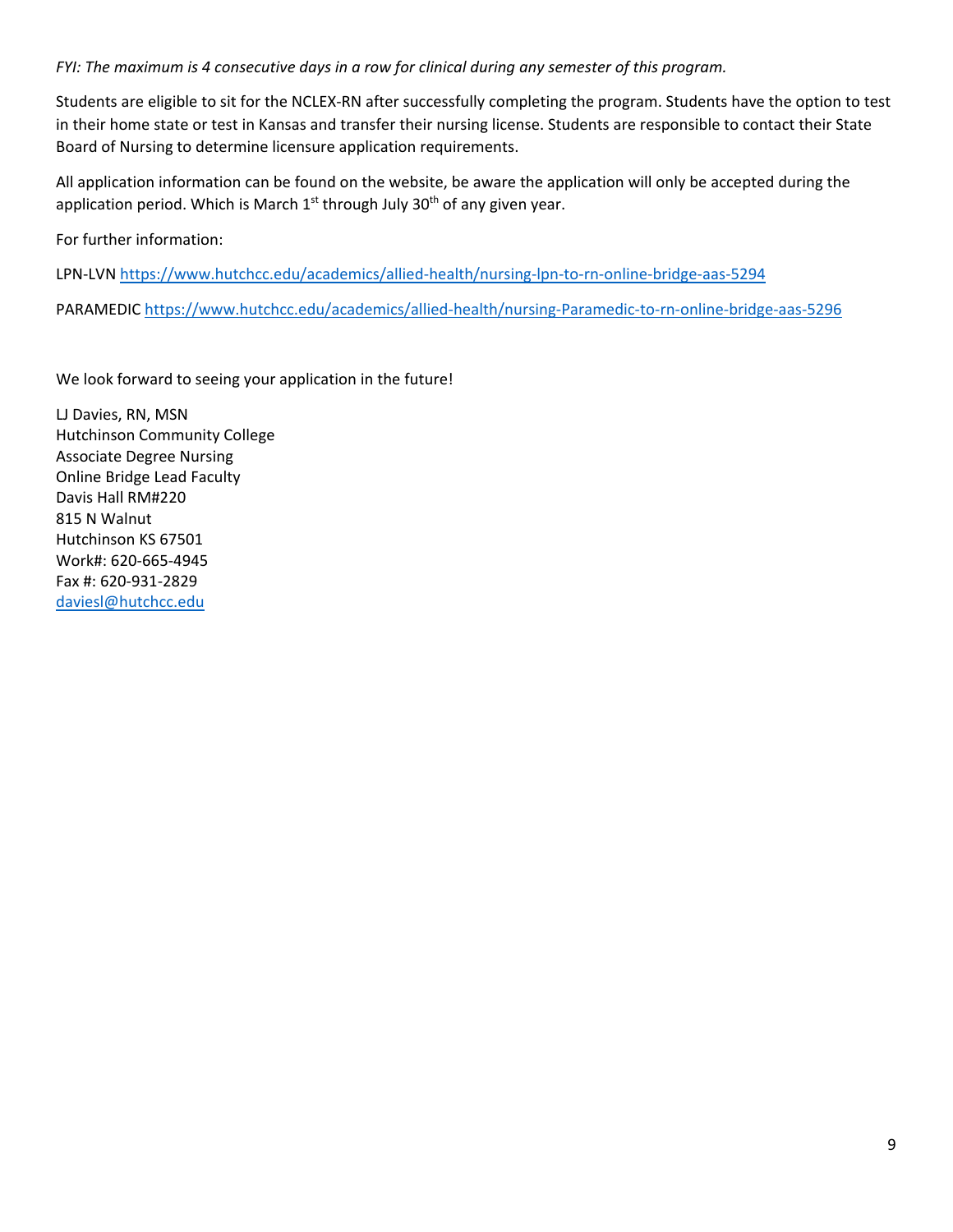## Bridge Online Option – Charges

Subject to Change without Notice

| <b>SPRING Fee Charges</b>       | Amount   | Tue          | Total      |
|---------------------------------|----------|--------------|------------|
| HCC Tuition (In-State)          | \$95.00  | 12           | \$1,140.00 |
| HCC Tuition (Out-of-State)      | \$147.00 | 12           | \$1,764.00 |
| <b>HCC Student Fees</b>         | \$21.00  | 12           | \$252.00   |
| <b>HCC Internet Fees</b>        | \$17.00  | 9            | \$153.00   |
| <b>Proctoring Fees</b>          |          |              | \$180.00   |
| Kaplan/ATI Semester 1           |          |              | \$180.00   |
| NR123 Course Fees               |          |              | \$150.00   |
| <b>TOTAL IN-STATE</b>           |          |              | \$2055.00  |
| <b>TOTAL OUT-OF-STATE</b>       |          |              | \$2679.00  |
| <b>SUMMER Fee Charges</b>       | Amount   | # of Credits | Total      |
| HCC Tuition (In-State)          | \$95.00  | 6            | \$570.00   |
| HCC Tuition (Out-of-State)      | \$147.00 | 6            | \$882.00   |
| <b>HCC Student Fees</b>         | \$21.00  | 6            | \$126.00   |
| <b>HCC Internet Fees</b>        | \$17.00  | 4            | \$68.00    |
| Kaplan/ATI Semester 2           |          |              | \$180.00   |
| NR208 Course Fees               |          |              | \$25.00    |
| <b>TOTAL IN-STATE</b>           |          |              | \$969.00   |
| <b>TOTAL OUT-OF-STATE</b>       |          |              | \$1281.00  |
| <b>FALL Fee Charges</b>         | Amount   | # of Credits | Total      |
| HCC Tuition (In-State)          | \$95.00  | 10           | \$950.00   |
| HCC Tuition (Out-of-State)      | \$147.00 | 10           | \$1470.00  |
| <b>HCC Student Fees</b>         | \$21.00  | 10           | \$210.00   |
| <b>HCC Internet Fee</b>         | \$17.00  | 6            | \$102.00   |
| New Tiered Course Fee           | \$2.00   | 5            | \$10.00    |
| Kaplan/ATI Semester 3           |          |              | \$180.00   |
| NR220 Course Fee                |          |              | \$25.00    |
| <b>TOTAL IN-STATE</b>           |          |              | \$1,477.00 |
| <b>TOTAL OUT-OF-STATE</b>       |          |              | \$1,997.00 |
| <b>GRAND TOTAL IN-STATE</b>     |          |              | \$4,501.00 |
| <b>GRAND TOTAL OUT-OF-STATE</b> |          |              | \$5,957.00 |

Proctoring fees paid by student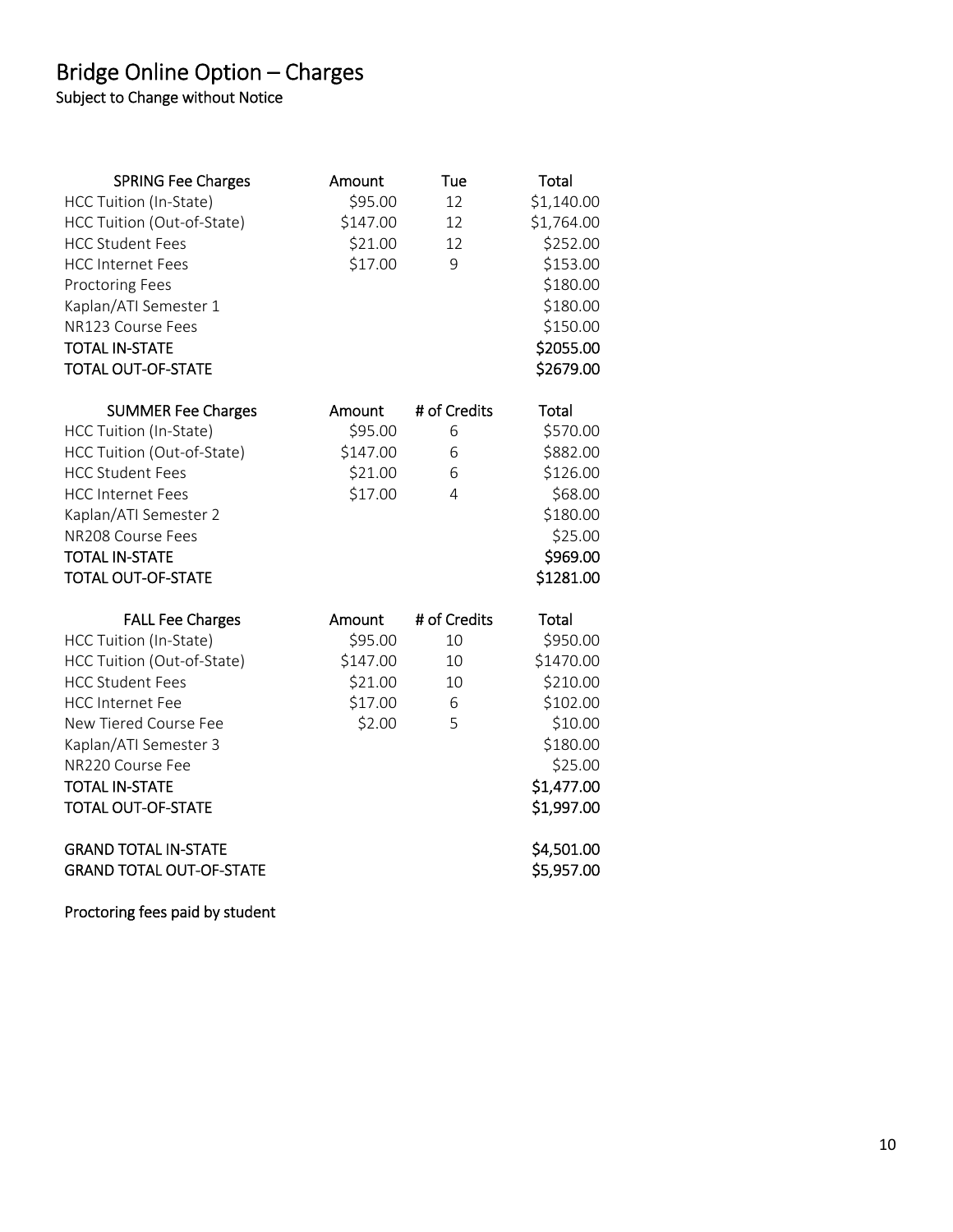# Hutchinson Community College Associate Degree Nursing Program LPN to RN or Paramedic to RN Online Option Application

*Date Application Received in Office:* \_\_\_\_\_\_\_\_\_\_\_\_\_\_\_\_\_\_\_\_\_\_\_\_\_\_\_\_\_\_\_\_\_\_\_\_\_\_\_ (Office Use Only)

## Program Applying For

LPN to RN  $\Box$  Paramedic to RN

*New application for each program and each time applying is required.*

## Kaplan Exam Scores

| Exam | Date of Exam | Where exam was taken | Reading | Math    | Writing | Science | Overall |
|------|--------------|----------------------|---------|---------|---------|---------|---------|
|      |              |                      | (73 or  | (72 or  | (61 or  | (53 or  | (65 or  |
|      |              |                      | higher) | higher) | higher) | higher  | higher) |
| Exam |              |                      |         |         |         |         |         |
| #1   |              |                      |         |         |         |         |         |
| Exam |              |                      |         |         |         |         |         |
| #2   |              |                      |         |         |         |         |         |

*Table 1 Kaplan Exam Scores* 

## Personal Information

Please print or type all information:

| Name:                    |                                                   |        |                        |                                                                                                           |  |
|--------------------------|---------------------------------------------------|--------|------------------------|-----------------------------------------------------------------------------------------------------------|--|
| Last                     | First                                             | Middle | Other last name(s)     |                                                                                                           |  |
| Address:                 |                                                   |        |                        |                                                                                                           |  |
| Street                   | City                                              |        | State                  | Zip                                                                                                       |  |
| <b>Cell Phone Number</b> |                                                   |        | Alternate Phone Number |                                                                                                           |  |
|                          |                                                   |        |                        | @dragons.hutchcc.edu                                                                                      |  |
| HutchCC Student ID #     |                                                   |        | HutchCC email address  |                                                                                                           |  |
|                          | understand to check your HutchCC email regularly. |        |                        | All communication from this office will be through your HutchCC email. Please sign that you have read and |  |

Applicant's Signature

\_\_\_\_\_\_\_\_\_\_\_\_\_\_\_\_\_\_\_\_\_\_\_\_\_\_\_\_\_\_\_\_\_\_\_\_\_\_\_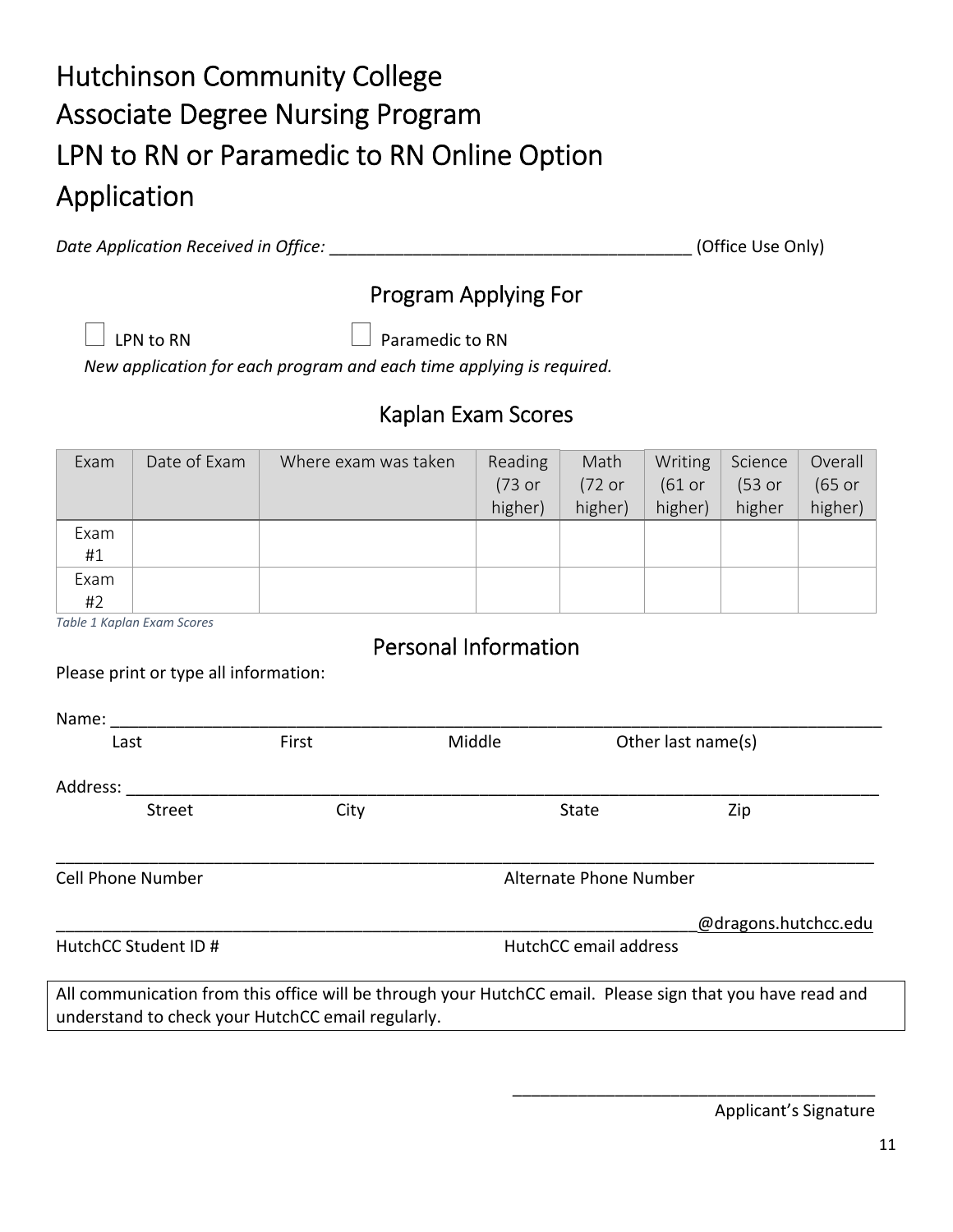## Residency Status

| Are you a U.S. citizen? $\Box$ Yes $\Box$ No If no, are you a permanent resident? $\Box$ Yes $\Box$<br>No                                                                                                                                                                                                              |                    |  |  |  |  |  |  |
|------------------------------------------------------------------------------------------------------------------------------------------------------------------------------------------------------------------------------------------------------------------------------------------------------------------------|--------------------|--|--|--|--|--|--|
| Is English a second language? $\Box$ Yes $\Box$ No<br>If yes, all applicants must show proficiency in oral and written by completing a transferable English<br>Composition I course with a "C" or better, or meeting the minimum scores for the TOEFL exam Writing - 20,<br>Speaking - 20, Reading 19, Listening - 20. |                    |  |  |  |  |  |  |
| Please send TOEFL scores in with application $\Box$ Yes $\Box$ No                                                                                                                                                                                                                                                      |                    |  |  |  |  |  |  |
| Are you an International Student? $\Box$ Yes $\Box$ No                                                                                                                                                                                                                                                                 |                    |  |  |  |  |  |  |
| <b>Emergency Contact</b><br>If under 18, name of legal guardian.                                                                                                                                                                                                                                                       |                    |  |  |  |  |  |  |
|                                                                                                                                                                                                                                                                                                                        |                    |  |  |  |  |  |  |
|                                                                                                                                                                                                                                                                                                                        |                    |  |  |  |  |  |  |
|                                                                                                                                                                                                                                                                                                                        |                    |  |  |  |  |  |  |
|                                                                                                                                                                                                                                                                                                                        |                    |  |  |  |  |  |  |
|                                                                                                                                                                                                                                                                                                                        |                    |  |  |  |  |  |  |
| Demographics<br>The following information is used for federal and state reporting. Your response is encouraged but optional.<br>Gender: $\Box$ Female $\Box$ Male $\Box$ I prefer not to respond<br>Ethnicity:                                                                                                         |                    |  |  |  |  |  |  |
| American Indian or Alaskan Native                                                                                                                                                                                                                                                                                      | White or Caucasian |  |  |  |  |  |  |
| Native Hawaiian or Pacific Islander                                                                                                                                                                                                                                                                                    | Multiracial        |  |  |  |  |  |  |
| <b>Black or African American</b>                                                                                                                                                                                                                                                                                       | Hispanic or Latino |  |  |  |  |  |  |
| Asian                                                                                                                                                                                                                                                                                                                  | Other/Unknown      |  |  |  |  |  |  |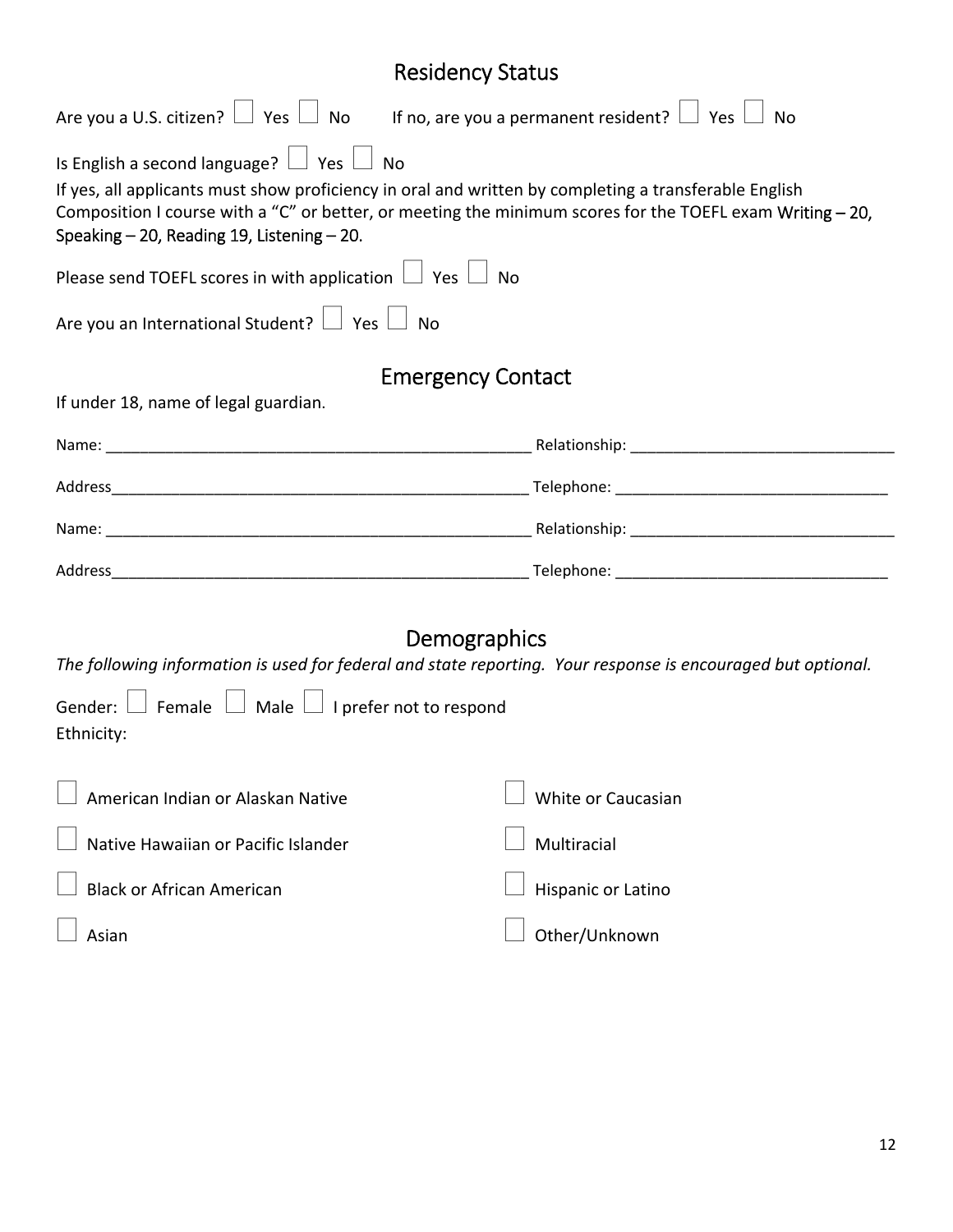## Prerequisites

| There you completed the following with a grade of to the better.<br><b>Prerequisite Courses</b> | Yes | <b>No</b> | Currently     | What College/University? | What Year and |
|-------------------------------------------------------------------------------------------------|-----|-----------|---------------|--------------------------|---------------|
|                                                                                                 |     |           | <b>Taking</b> |                          | Semester?     |
| Human A & P                                                                                     |     |           |               |                          |               |
| English Comp I                                                                                  |     |           |               |                          |               |
| <b>General Psychology</b>                                                                       |     |           |               |                          |               |
| Human Growth and                                                                                |     |           |               |                          |               |
| Development                                                                                     |     |           |               |                          |               |
| Public Speaking or                                                                              |     |           |               |                          |               |
| Interpersonal                                                                                   |     |           |               |                          |               |
| Communications                                                                                  |     |           |               |                          |               |
| Sociology or Nutrition                                                                          |     |           |               |                          |               |
| <b>General Microbiology</b>                                                                     |     |           |               |                          |               |
| Pathophysiology                                                                                 |     |           |               |                          |               |
| IV Therapy (LPN's)                                                                              |     |           |               |                          |               |

Have you completed the following with a grade of "c" or better?

*Table 2 Prerequisites*

NOTE: If you have taken any of the above classes at a different institution you must have an OFFICIAL TRANSCRIPT sent to Hutchinson Community College Records Office to: Hutchinson Community College, Attn: Records Office, 1300 N. Plum, Hutchinson KS 67501.

| Are you a Paramedic? $\Box$ Yes $\Box$ No If yes, Year certified? ___________________                |  |  |  |  |  |  |
|------------------------------------------------------------------------------------------------------|--|--|--|--|--|--|
| National Registration? $\Box$ Yes $\Box$ Kansas Certified? $\Box$ Yes $\Box$ No                      |  |  |  |  |  |  |
|                                                                                                      |  |  |  |  |  |  |
| Are you a CURRENT student in a PN Program? $\Box$ Yes $\Box$ No                                      |  |  |  |  |  |  |
| If yes, what school? _____________________________Graduation date? _________________________________ |  |  |  |  |  |  |
| Have you previously applied for admission to a nursing program? $\Box$ Yes $\Box$ No                 |  |  |  |  |  |  |
| Have you ever been a student at another nursing program? $\Box$ Yes $\Box$ No                        |  |  |  |  |  |  |
| Please specify: $\Box$ LPN $\Box$ Diploma $\Box$ ADN $\Box$ BSN                                      |  |  |  |  |  |  |
|                                                                                                      |  |  |  |  |  |  |
| Why did you choose this nursing program?                                                             |  |  |  |  |  |  |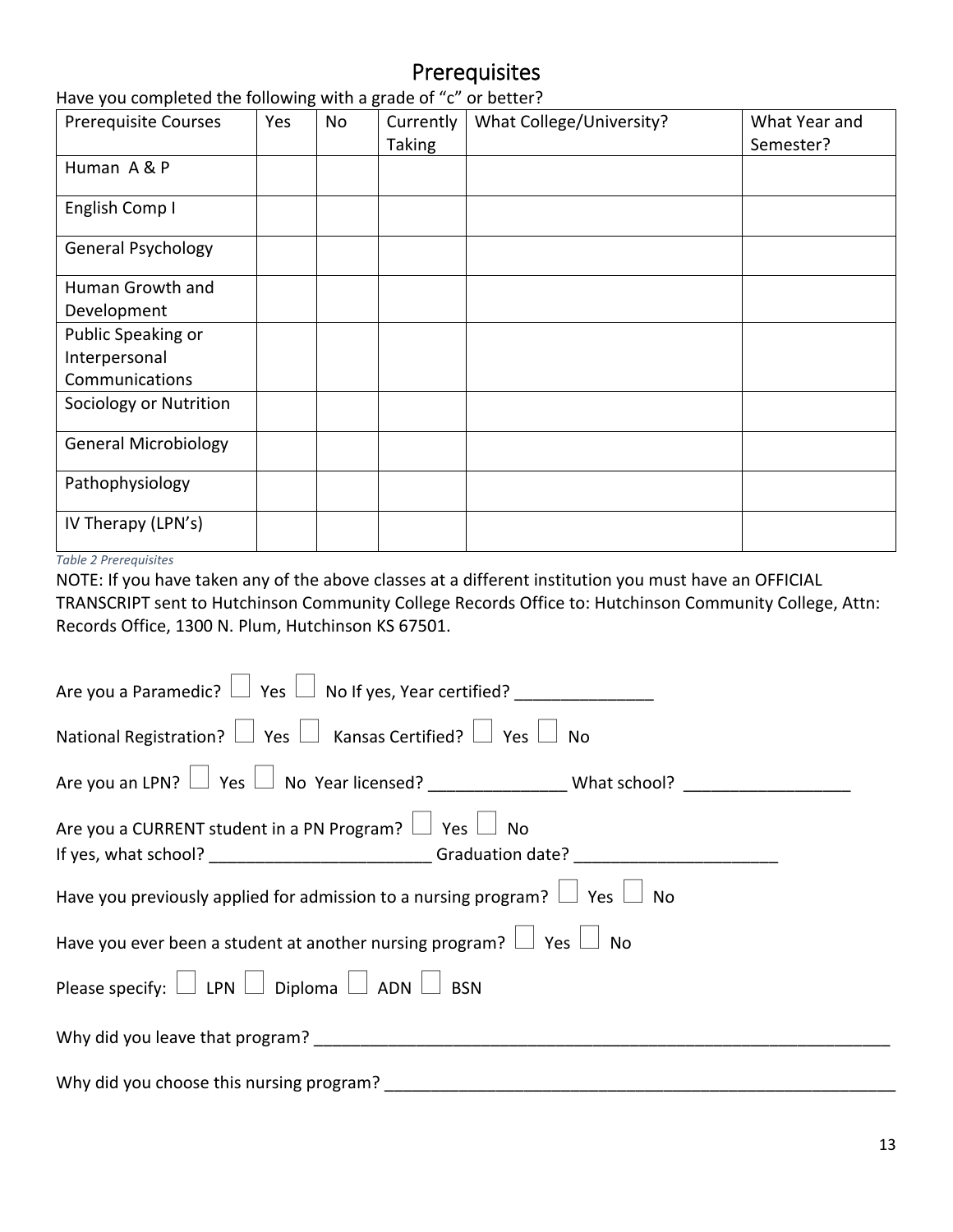## Post‐Secondary Education

List all formal education beyond high school.

| Schools   From | To | Name of School | City and State | Major | <b>Credential Earned</b> |
|----------------|----|----------------|----------------|-------|--------------------------|
|                |    |                |                |       |                          |
|                |    |                |                |       |                          |
|                |    |                |                |       |                          |
|                |    |                |                |       |                          |

*Table 3 Education* 

## Employment

### List any healthcare work experience and other.

| Jobs | From | To | Title of Position | Employer | City and State |
|------|------|----|-------------------|----------|----------------|
|      |      |    |                   |          |                |
|      |      |    |                   |          |                |
|      |      |    |                   |          |                |
|      |      |    |                   |          |                |

*Table 4 LPN Employment*

## Signature

I certify that the information on this Hutchinson Community College Associate Degree Nursing Program Application is correct.

Signature: \_\_\_\_\_\_\_\_\_\_\_\_\_\_\_\_\_\_\_\_\_\_\_\_\_\_\_\_\_\_\_\_\_\_\_\_\_\_\_\_\_\_\_\_\_\_\_\_\_\_\_\_\_\_ Date: \_\_\_\_\_\_\_\_\_\_\_\_\_\_\_\_\_\_\_\_\_\_\_\_\_\_\_\_\_\_ All records submitted to the college in the admission process are kept confidential. They become the property of Hutchinson Community College and will not be returned to the student.

## NOTICE OF NONDISCRIMINATION

Hutchinson Community College does not discriminate on the basis of race, color, national origin, sex, disability, religion, age, military status, sexual orientation, or any other protected category under federal, state, or local law, or by college policy. The following person has been designated to monitor compliance and handle inquiries regarding the non*discrimination policies:*

Coordinator of Equity & Compliance 1300 N. Plum Hutchinson, KS 67501 (620) 665‐3500 equity@hutchcc.edu